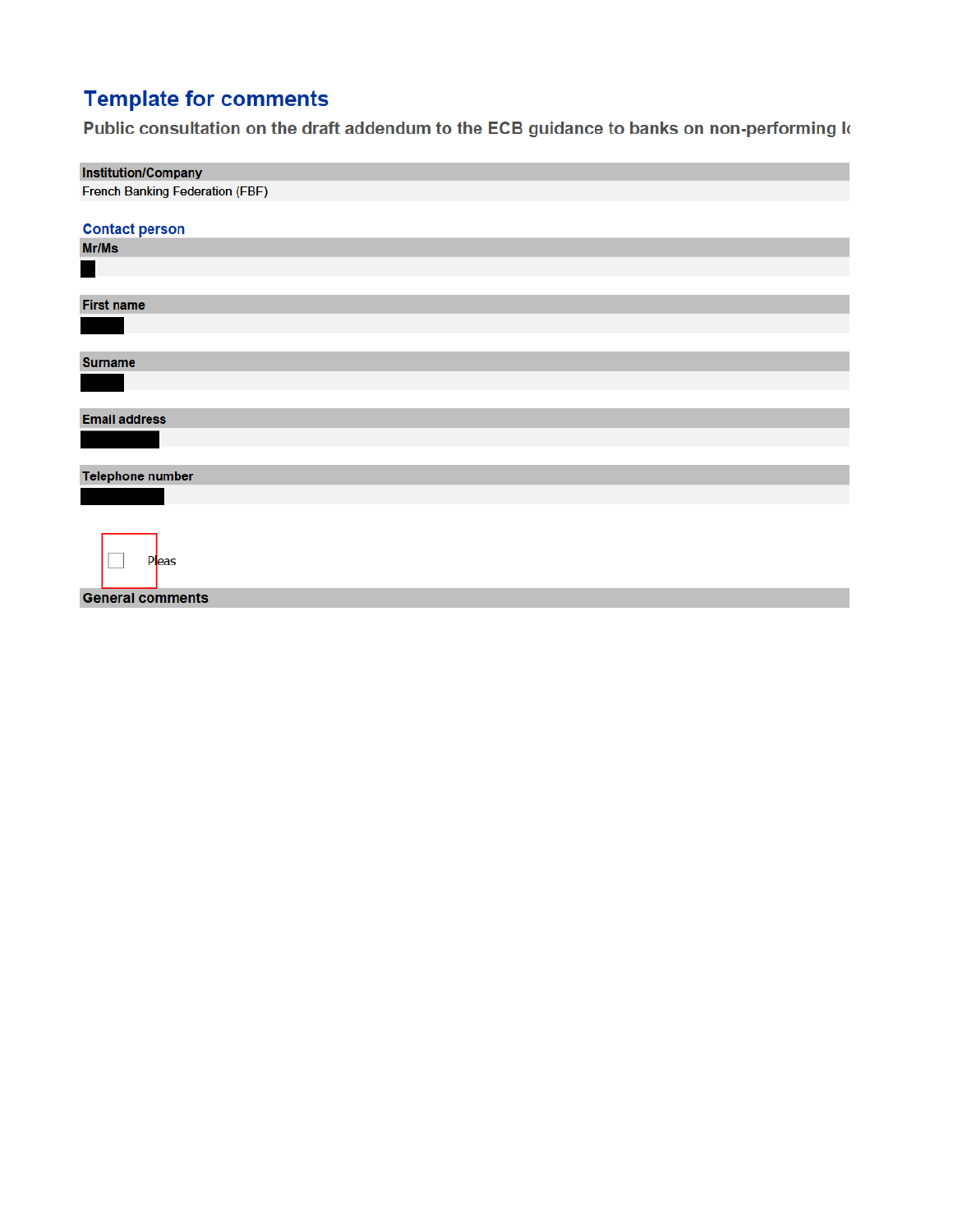The French Banking Federation fully agrees with the importance of an efficient monitoring and supervision of Non-Performing Loans , as they may not only jeopardize banks, but also the global economy and customers who have to face hard situations. As such(NPLs) NPLs are already, and have been across the economic cycle, under a strong surveillance in many countries, especially French banks .which are actively managing both the level and the "quality" of their NPL

 As a consequence French banks support a proportionate approach, applied on a case by case basis and based on the existing powers of the supervisors as was confirmed by the Commission. In this context, French banks would deem more relevant a supervisory approach based on analysis and judgment instead of a mechanical approach as described in the draft addendum to the ECB Guidance on NPL .which appears problematic in several respects

 Regarding the Eurozone's banks under its direct supervision, the SSM already has the authority and tools to adjust provisions and/or require additional capital under existing Pillar 2 process whenever it deems it necessary. We would even argue that the SSM's demand indicates the desire to restrict its power by a quantitative rule (total prudential provisionning after 2 years for unsecured exposures or 7 .years for secured ones) which is a self-imposed constraint to its supervisory powers

 Moreover, this approach relies first on a prudential backstop and then on a supervisory dialogue, through the "comply-or-explain" process , while the industry would expect the(which at this stage remain insufficiently detailed to allow for an actual and secured implementation) .backstop to be used only after the supervisory dialogue, and depending on the outcome of this exchange

 The automaticity of this additional "prudential provisioning" is not justified. Indeed accurate provisions calculation relies on an assessment of the NPL's cash flow, which requires a case-by-case analysis in order to duly reflect the actual situation. Furthermore, the proposed rule regarding "secured" loans refers to the Standard Approach eligibility criteria which are very restrictive regarding physical collateral. As a consequence a significant part of collateralized corporate loans turning non-performing may well be considered as "unsecured" and be !provisioned after only 2 years 100%

 While this framework aims at incentivizing banks to rapidly get rid of large amounts of NPLs, unsecured loans notably, despite the ECB's apparent willingness to adopt a more nuanced approach with regard to existing assets provisioning, a convergence between the flow and .stocks approaches is inevitable in the long run

 This proposal illustrates the lack of "check and balance" towards supervisory authorities' unilateral decisions which more and more use the Guidance notion to override or anticipate Level 1 and 2 rules. More generally, the Guidance notion, initially intended to clarify the implementation of Level 1 and 2 texts, is now regularly diverted from its object to go further than existing regulations or to anticipate .(.see IFRS 9 and disclosure requirements, Pillar 3 requirements not yet voted, IRRBB anticipation, etc)regulations under discussion These decisions are not subject to any democratic control, nor to any effective dialogue with the industry, and are imposed with immediate .application without any "check and balance". This initiative stresses that regarding guidance a check and balance should be put in place .The EBA could be mandated to ensure that the European rules are properly applied but also that they are not over-applied Problems that have yet to be solved are mainly problems from the past, geographically localised, and the one size fits all approach .proposed in the ECB addendum is not the right answer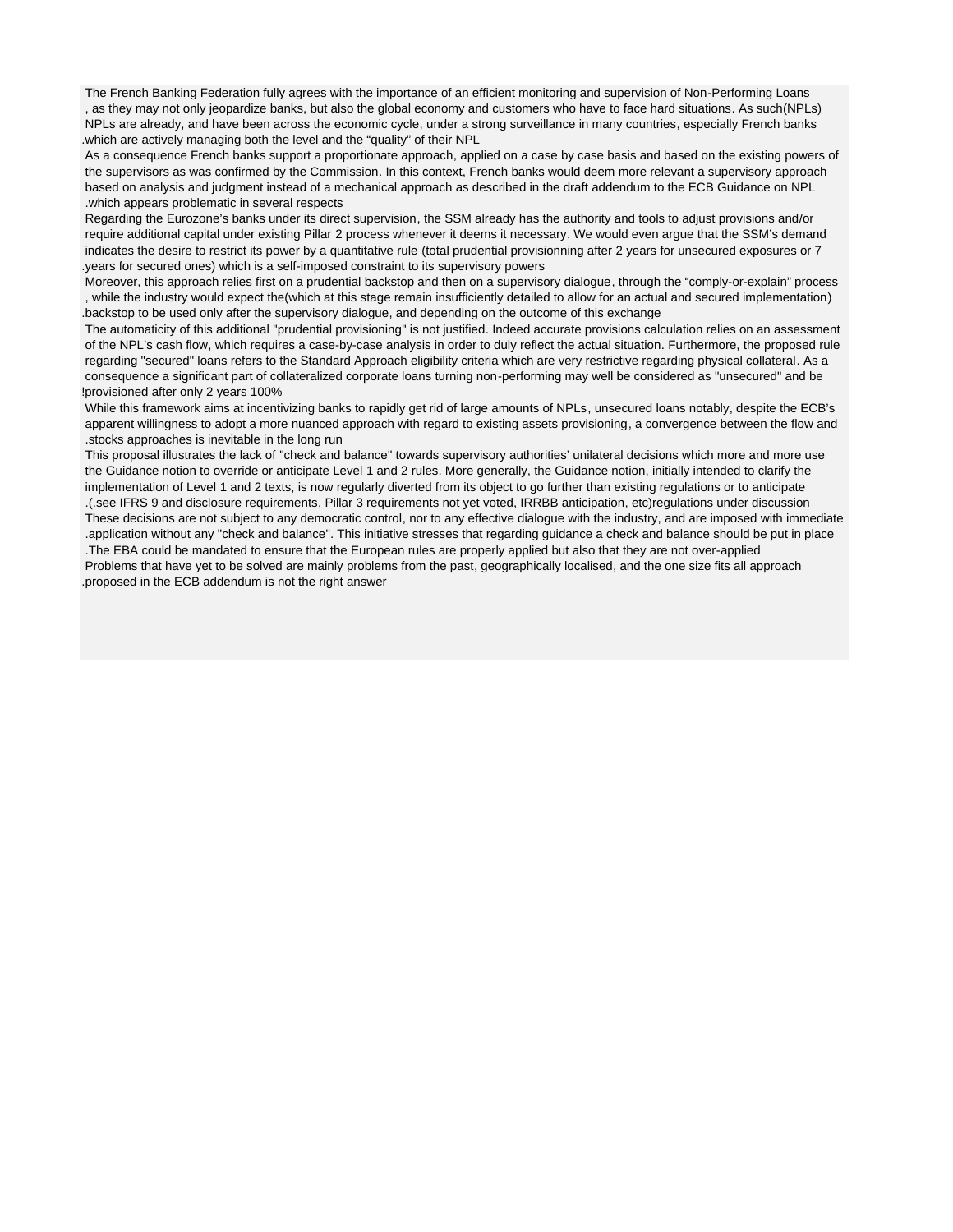## LIKELY IMPACTS OF THE FRAMEWORK

:It stands in contradiction with prudential regulation already in place and accounting as well as tax principles /1

 Prudential regulation already in place: The ECB proposal results in considering as ineffective collaterals that have not been realized(a) after a period of 7 years from the date when the underlying exposure was classified as non-performing. These decisions are one-sided . and they conflict with the CRR

 Denying recognition of collaterals that banks' rating policies take into account in their credit risk assessments and which contribute to banks' recovery statistics will question LGD modelling and create confusion. Regarding prudential rules, we are not convinced by a flat rate approach that is disconnected from the risk-based approach introduced by internal models. Furthermore we are wondering about the compatibility of the ECB approach with the risk parameter estimation and treatment of defaulted assets proposed by the EBA in its .Guidelines on LGD in-default, ELBE and IRB shortfall calculation

 Exposures guaranteed by collateral considered as eligible by the ECB will be split in two parts: one part, equal to the collateral value, will (by provision or capital)be recognised as secured; the residual part will be considered as unsecured and will have to be 100% covered .after 2 years. This collateral recognition will complicate banks' portfolio management processes

 Accounting principles: The new IFRS 9 accounting standard is going to be implemented from the 1st of January 2018. This new(b) standard which targets NPLs generation answers the G20's request ("too little too late"). It will bring greater transparency and will also lead banks to build an additional capital buffer based on a forward looking expected loss basis. Therefore it can be inferred that, by introducing a further capital charge without due regard to the effective IFRS 9 provisioning level, the ECB does not consider the new IFRS .(this point is developed below)standard as prudent enough . By doing so the ECB is discrediting accounting provisions 9

 Tax principles: The Addendum requirement will de facto put into question the fairness and the adequacy of the audited financial(c) statements. Banks will look for ad hoc solutions, leading to nonhomogeneous and uncoordinated practices. Especially since in the .Eurozone, currently there is no European level playing field regarding tax deduction of provisions

 Most importantly, it is going to distort banks' origination, disincentivising them to carry out detailed credit analyses at origination. Banks /2 will give more emphasis to collateral which could induce them to lend against collateral i.e. to move from cash-flow banking (that is banking proper ) toward collateral-oriented banking especially for SMEs. Moreover, having to request collateral for most of the loans will complicate and slow down the granting process. The new framework may also lead them to limit their lending to the best credit quality .counterparties

.Therefore these prudential provisioning requirements are l kely to limit the financing capacity of banks

It aims at incentivizing banks to rapidly get rid of large amounts of NPLs, unsecured loans notably. Today however loans secondary /3 markets cannot absorb large quantities at fair prices. The European Commission consultation on the development of secondary markets for NPLs has just come to a close. Markets able to meet banks' potential needs will not emerge overnight. From this perspective, the ECB .initiative is premature

 Active portfolio management by banks must be encouraged. The development of deep and liquid secondary markets (as wanted by the /4 European Commission ) would help to address the issue of some banks' NPLs portfolios, however markets

 must not be considered as the unique solution to the NPL issue. It will encourage banks, the weakest one notably, to forced selling. In the current European secondary markets context it would mean that an excessive value has been transferred out of the banking system to the .so-called shadow banking system, less regulated regarding this asset class

 Indeed the required public disclosure by vintage of NPL will make potential buyers aware of when banks need to dismiss their NPL - .portfolios. Potential buyers will set discounted prices accordingly

 In practice, banks time lines will be further shortened due the time needed to structure a sale (notably the period of 2 years for unsecured - .(loans

 A wrong premise underpinning the European authorities' analysis is to consider that NPLs portfolios are wrongly valued by banks (and external auditors). European authorities limit their findings to an analysis of NPLs gross amounts only. This confusion between 'gross' and ,net' keeps the doubt on banks' provisioning level alive and suggests that for banks the best strategy is to get rid of their NPLs. So doing' the ECB cannot then correctly address the issues raised by the active management of NPLs portfolios which are mainly work-out and .recovery, transparency, valuation and existence (or not) of active secondary markets for these assets

.It will create a strong incentive to realise collateral, which would be detrimental to borrowers /5

 For loans recognized as non-performing ones, the recourse to the secondary market will contribute to accelerate or amplify the loss of value for these loans in the banks' balance sheet, even though an adequate strategy could guarantee recurrent cash-flows. Should an NPL disposal be impossible through the secondary market, banks will be constrained to realise the collateral, which increases the global .financial instability

It will also have a detrimental effect on consumer protection because of the systematic sale of NPLs to non-regulated investors and the need to realize collateral much more quickly,. Banks build long-term relationship with their customers, whereas third parties will be more .interested in the short-term financial profit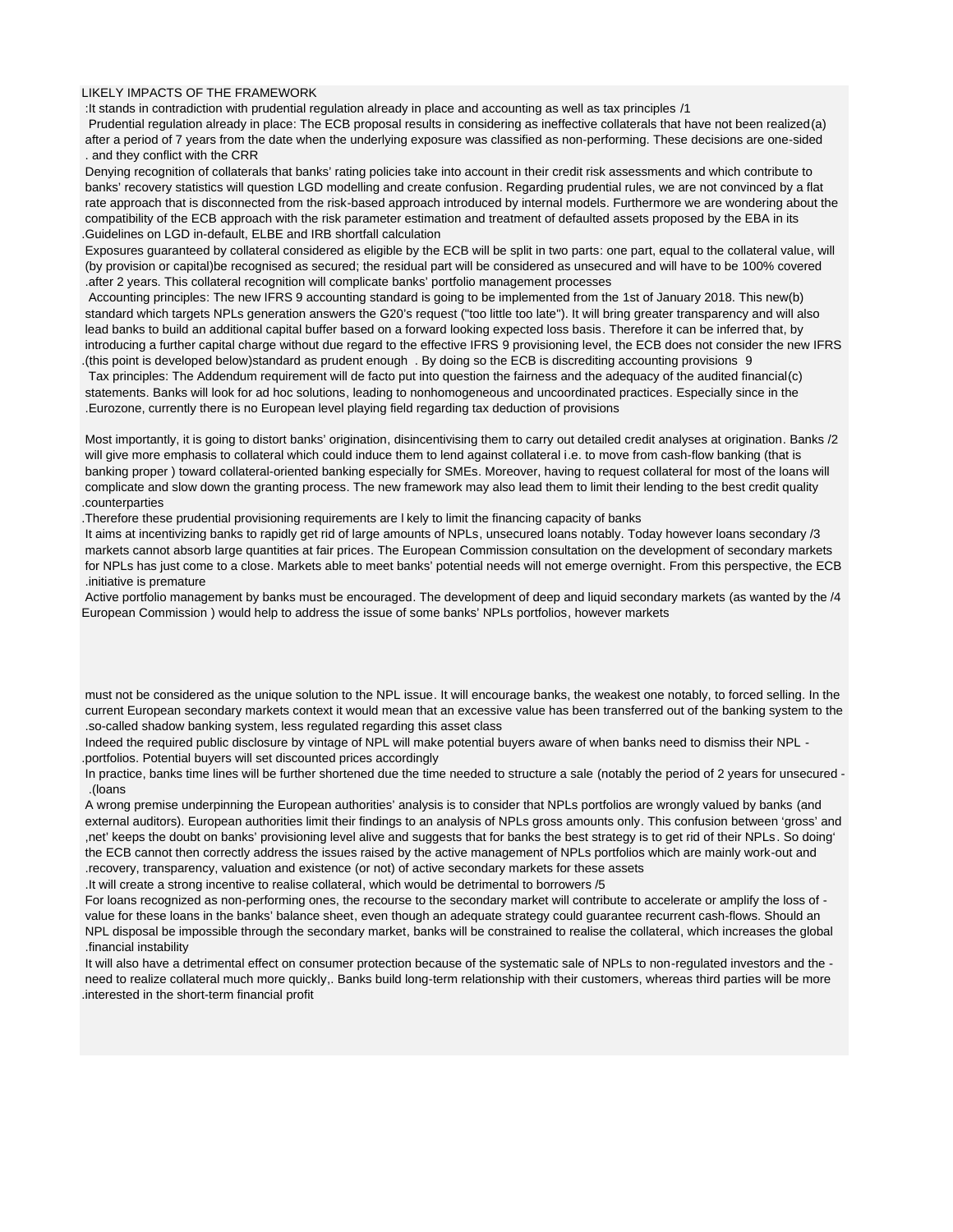## **Template for comments**

**Public consultation on the draft addendum to the ECB guidance to banks on non-performing loans**

## **Please enter all your feedback in this list.**

**When entering feedback, please make sure that** 

 **- each comment deals with a single issue only**

 **- you indicate the relevant article/chapter/paragraph, where appropriate**

 **- you indicate whether your comment is a proposed amendment, clarification or deletion.**

**Deadline**8 December 2017

| ID | Chapter         | Paragraph | Page | Type of<br>comment | <b>Detailed comment</b>                                                                                                                                                                                                                                                                                             | Concise statement as to why your comment should be taken on board                                                                                                                                                                                                                                                                                                                                                                                                                                                                                                                                                                                                                                                                                                                                                                                                                                                                                                                                                                                                                                                                                                                                                                                                                                                                                                                                                                                                                                                                                                                                                                                                                                                                                                                                                                                                                                                                                                                                                                                                                                                                                                                                                                                                                                                                                                                                                                                                                         | Name of<br>commenter | <b>Personal data</b> |
|----|-----------------|-----------|------|--------------------|---------------------------------------------------------------------------------------------------------------------------------------------------------------------------------------------------------------------------------------------------------------------------------------------------------------------|-------------------------------------------------------------------------------------------------------------------------------------------------------------------------------------------------------------------------------------------------------------------------------------------------------------------------------------------------------------------------------------------------------------------------------------------------------------------------------------------------------------------------------------------------------------------------------------------------------------------------------------------------------------------------------------------------------------------------------------------------------------------------------------------------------------------------------------------------------------------------------------------------------------------------------------------------------------------------------------------------------------------------------------------------------------------------------------------------------------------------------------------------------------------------------------------------------------------------------------------------------------------------------------------------------------------------------------------------------------------------------------------------------------------------------------------------------------------------------------------------------------------------------------------------------------------------------------------------------------------------------------------------------------------------------------------------------------------------------------------------------------------------------------------------------------------------------------------------------------------------------------------------------------------------------------------------------------------------------------------------------------------------------------------------------------------------------------------------------------------------------------------------------------------------------------------------------------------------------------------------------------------------------------------------------------------------------------------------------------------------------------------------------------------------------------------------------------------------------------------|----------------------|----------------------|
|    | 11 - Background |           |      | Amendment          | Add "The Guidelines provide with principles and criteria with a view<br>to enable the ECB assessing the relevance and the materiality of<br>the NPL risk                                                                                                                                                            | Should the ECB decides to assess a NPL risk under Pillar 2, we recommend that the<br>ECB provides a preliminary approach to the determination of the materiality of the NPL<br>risk. The ECB should set triggers for which the 'comply or explain' procedure is applied                                                                                                                                                                                                                                                                                                                                                                                                                                                                                                                                                                                                                                                                                                                                                                                                                                                                                                                                                                                                                                                                                                                                                                                                                                                                                                                                                                                                                                                                                                                                                                                                                                                                                                                                                                                                                                                                                                                                                                                                                                                                                                                                                                                                                   |                      | Publish              |
|    | 21 - Background | new       |      | Amendment          | In a preliminary section the ECB should describe the dialogue<br>process between a bank and the ECB: a bank communicating<br>transparently on what it does and supervisors formingg an opinion<br>upon it. This calls for better defining supervisors'expectations first<br>and then reversing the burden of proof. | Regarding the burden of the proof, based on the Addendum it would not be to the<br>supervisor to provide evidence that the provisioning level of the supervised bank is<br>inadequate but to the bank to demonstrate that its provision policy is adequate. By doing<br>so, the ECB goes against existing Level 1 legislation.<br>No additional provisioning should be necessary when the bank can demonstrate that the<br>existing provisions are calculated using rigorous risk management approaches.<br>It is of the upmost importance that banks get upfront clarity about how to fulfil the explain<br>procedure given the lack of visibility on the potential Pillar 2 capital requirements impact.<br>/ Banks will have to explain the credit quality of their lending portfolios with particular<br>focus on their NPL portfolios: identification, management/monitoring including<br>provisioning and reporting and to which extent the current level of NPL is sustainable<br>(consistency with long term averages, proper estimation in risk adjusted pricing, bank<br>ability to fund its NPL portfolio, sectorial or cyclical considerations, etc.).<br>2/ As part of the regular relationship with the supervision teams (e g. JST meetings,<br>deep dives), such detailed NPL analyses could be presented:<br>Structure of portfolios, broken down under meaningful granularity (depending on the<br>business model, segments and geographies),<br>Relevant NPL indicators and ratios taking into account provisioning coverage,<br>Demonstration of appropriateness of level of accounting provisions,<br>Effectiveness of recovery actions including related cash-flow generation,<br>Collateral management, etc.<br>3/ Explaining business model specificities, including some fundamental market features<br>(e g.: in France, mechanism of Credit Logement; priority given to borrowers' credit-<br>worthiness rather than collaterals) does not hinder comparison across SSM banks, to the<br>extent differences are well explained and understood.<br>This would avoid applying a one size fits all approach, all the more so when it comes to<br>tackling NPL issues which are of particular concern in certain geographies and portfolios.<br>Based on these exchanges and explanations provided on NPL portfolios, the second<br>step would be that the supervisors decide on whether they deem it necessary to apply<br>complementary prudential provisioning. |                      | Publish              |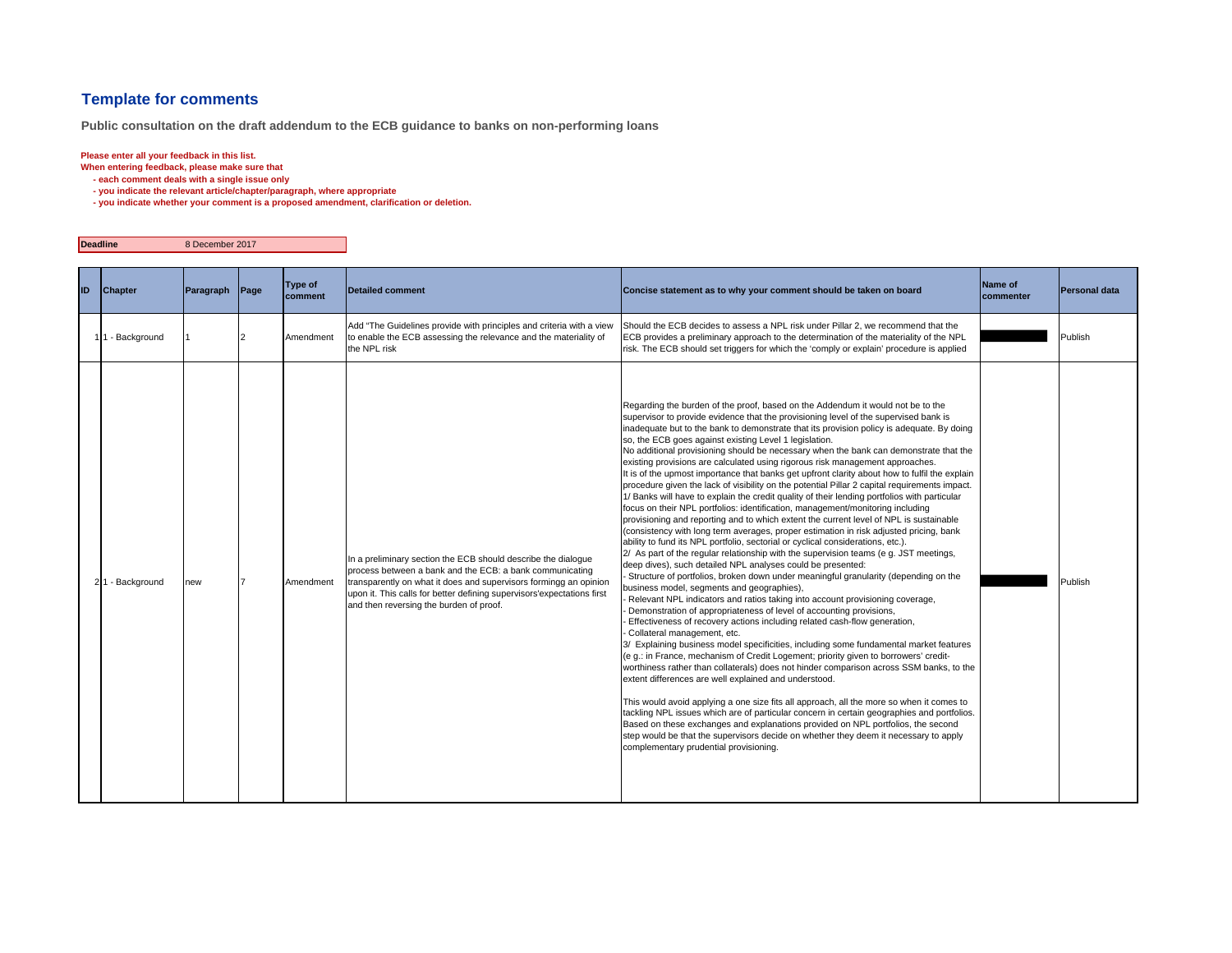| 2 - General<br>3 <sup>2</sup> Concept | 2.1 | Clarification | The scope of application needs to be clarified and its consequences<br>addressed.                                     | CLARIFICATION OVER SCOPE OF APPLICATION FOR SUBS DIARIES OUTSIDE<br>THE EUROZONE, it is of great importance that not only banks directly supervised by the<br>ECB have to comply with the guidance but also less significant institutions to ensure the<br>level-playing field.<br>LEVEL PLAYING F ELD WITH N THE EU: The guidance applies to all credit institutions<br>supervised directly by the SSM (as specified in point 2.1 Scope and applicability). While<br>we expect this quidance to be applied for every bank within the EU, depending on the<br>constraints at the national level, it should be clarified if the subsidiaries implemented in a<br>Member State outside the Eurozone have also to be compliant with this addendum,<br>should a parent undertaking have one or more subsidiaries.<br>CONVERGENCE NEEDED WITHIN THE EU: Significant arbitrage opportunities may<br>emerge from inconsistent implementation principles between countries. Above all, a<br>requlation should not create disparities which may be seized by banks to transfer NPL<br>portfolios between entities / jurisdictions solely to arbitrage capital requirements around<br>this backstop. EBA, through its supervision conversion mandate shall ensure that<br>common rules to be applied within the EU.                                                                                                                                                                                                                                                                                                                                                                                                                            | Publish |
|---------------------------------------|-----|---------------|-----------------------------------------------------------------------------------------------------------------------|--------------------------------------------------------------------------------------------------------------------------------------------------------------------------------------------------------------------------------------------------------------------------------------------------------------------------------------------------------------------------------------------------------------------------------------------------------------------------------------------------------------------------------------------------------------------------------------------------------------------------------------------------------------------------------------------------------------------------------------------------------------------------------------------------------------------------------------------------------------------------------------------------------------------------------------------------------------------------------------------------------------------------------------------------------------------------------------------------------------------------------------------------------------------------------------------------------------------------------------------------------------------------------------------------------------------------------------------------------------------------------------------------------------------------------------------------------------------------------------------------------------------------------------------------------------------------------------------------------------------------------------------------------------------------------------------------------------------------------------|---------|
| $4\frac{2}{6}$ - General<br>Concept   | 2.3 | Clarification | The last paragraph ("Banks are encouraged to close potential<br>gaps " should be clarified or delated.                | The new IFRS 9 accounting standard is going to be implemented from the 1st of January<br>2018. This new standard which targets NPLs generation answers the G20's request ("too<br>little too late"). It will bring greater transparency and will also lead banks to build an<br>additional capital buffer based on a forward looking expected loss basis. Accounting is<br>principle-based: it requires a fair assessment, on a case by case basis, which is the<br>auditors' task. By encouraging banks to modify their accounting provisions on the basis<br>of a standard rule which does not discriminate between banks risk profiles, the ECB calls<br>into question the accounting principle. It introduces a new concept, the "systematic<br>prudential provision", which will discredit accounting provisions therefore considered as<br>insufficiently prudent. Therefore it can be inferred that, by introducing a further capital<br>charge without due regard to the effective IFRS 9 provisioning level, the ECB does not<br>consider the new FRS 9 standard as prudent enough . By doing so the ECB is<br>discrediting accounting provisions.<br>In any case, there is a risk of prudential / accounting mismatch with potential fiscal<br>effects (deferred tax asset) questioning the principle of transparency and leading to a<br>lack of homogeneity among banks. It is in contradiction with ECB goals stated in recent<br>publications, as for instance in the methodological guidance published by the ECB in<br>October 2017 for the IFRS 9 workshop where it is specified that "From a supervisory<br>perspective there is a preference to foster harmonization of prudential and accounting<br>frameworks". | Publish |
| 53 - Definitions                      | 3.1 | Amendment     | Replace « from January 2018 » with « The date of entry into force<br>will be one year after the date of publication». | ECB provisioning measures must be built on banks' implementation of the existing NPL<br>Guidance as well as the other initiatives (IFRS 9 notably).<br>Permanently moving regulatory and supervisory landscape would result in blurring<br>interactions and make it extremely difficult to understand related effects on cost of risk.<br>An observation period is necessary to assess these different impacts and better calibrate<br>any prudential provisioning if deemed relevant.<br>To develop and implement their ambitious NPL reporting and disclosure strategy,<br>significant banks, potentially impacted, may have to adapt their tools and IT systems.<br>Moreover, other important reforms like FRS9 or AnaCredit will enter into force during the<br>same year. Thus it seems necessary for banks to benefit from a transitional period to<br>prepare and implement these changes, before the added quidance's enforcement is<br>effective. 1st of January 2018 is too short, notably when taking into account the lack of<br>coordination between accounting and regulatory initiatives.<br>The timing to introduce an additional "prudential provisioning" is also particularly<br>inadequate given the fact that preliminary works have also been undertaken by the Basel<br>Committee regarding the calibration of the "EL/Prov" shortfall.                                                                                                                                                                                                                                                                                                                                                                       | Publish |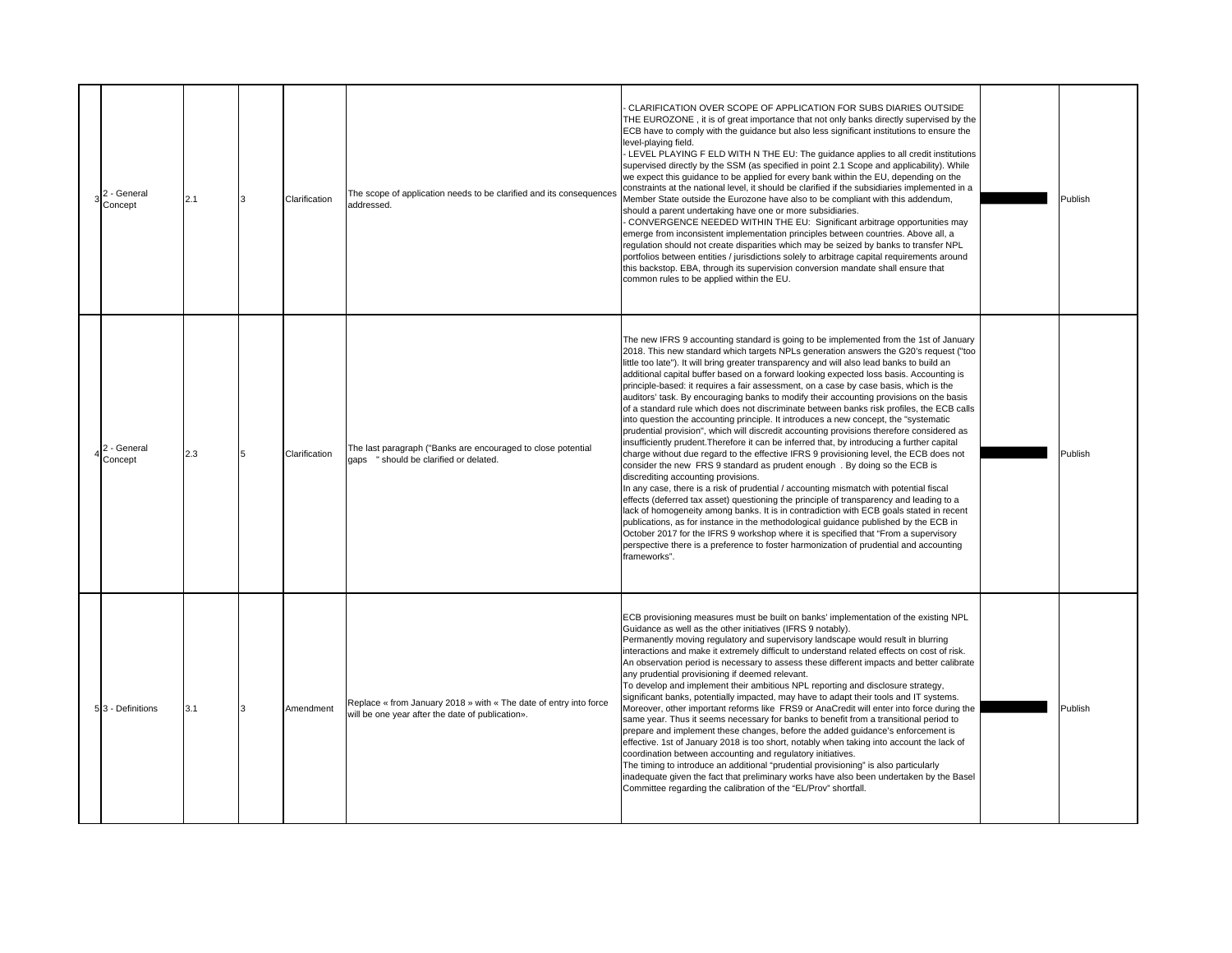| 6 3 - Definitions | 3.2 | Amendment     | For the purpose of this addendum, the list of accepted collateral or<br>other form of credit risk protection should be extended to be in line<br>with provisioning policies and practices.                                                                   | In point 3.2 Eligible credit protection to secure exposures, the Addendum explicitly states<br>that all types of immovable property collateral are eligible and refers to the CRR for the<br>other forms of credit protections. But, the CRR is not exhaustive with eligible credit risk<br>mitigation for provisioning policies and practices impacting mostly SMEs and more fragile<br>borrowers in general (for instance, personal quarantees of the owner or the management<br>body of SME represent very effective protection that reduces significantly needs for<br>provision). This may also lead banks to limit their lending to the ECB eligible collateral<br>amounts.                                                                                                                                                                                                                                                                                                                                                                                                                                                                                                                                                                                                                                                                                                                                                                                                    | Publish |
|-------------------|-----|---------------|--------------------------------------------------------------------------------------------------------------------------------------------------------------------------------------------------------------------------------------------------------------|--------------------------------------------------------------------------------------------------------------------------------------------------------------------------------------------------------------------------------------------------------------------------------------------------------------------------------------------------------------------------------------------------------------------------------------------------------------------------------------------------------------------------------------------------------------------------------------------------------------------------------------------------------------------------------------------------------------------------------------------------------------------------------------------------------------------------------------------------------------------------------------------------------------------------------------------------------------------------------------------------------------------------------------------------------------------------------------------------------------------------------------------------------------------------------------------------------------------------------------------------------------------------------------------------------------------------------------------------------------------------------------------------------------------------------------------------------------------------------------|---------|
| 7 3 - Definitions | 3.0 | Amendment     | Add a preliminary paragraph "3.0 Determination of relevance of<br><b>NPL risk"</b>                                                                                                                                                                           | Due to its automatic and standard nature the new mechanism can be considered as a<br>Pillar 1 more than a Pillar 2 instrument. By doing so, the ECB is blurring the line between<br>micro and macro prudential issues.<br>The FBF advocates for an institution-specific approach. Decisions on provisioning are<br>based on the information institutions have with respect to their particular client portfolios,<br>including customers' payment history, financial forecasts and their degree of engagement<br>across the full range of an institution's business. It is also well known that recovery<br>periods vary according to jurisdictions (where national insolvency frameworks, currently<br>being considered in the context of the boarder Council NPL Action Plan, and the tax<br>treatment of write offs both play an important, jurisdiction-specific role) and also<br>according to portfolios (for instance retail versus corporate, where the latter typically have<br>more restructuring options) and type of security (which can go beyond rights on collateral<br>but can also include for instance rights over future cash flows of an entity).<br>It justifies an individualized approach under Pillar 2. Then the ECB should explain how<br>the relevance of NPL risk will be assessed. For example, it could be stated that all in all,<br>the mere existence of cash-flows should be enough to demonstrate that the back stop<br>principle is unnecessary. | Publish |
| 3 - Definitions   | 3.1 | Amendment     | Definition of the NPE vintage concept should be replaced with the<br>following "NPE vintage is defined as the amount of days (converted<br>nto years)<br>rom when the last payment to the account occured to the relevant<br>eporting or<br>reference date " | All in all, the mere existence of cash-flows should be enough to demonstrate that the<br>back stop principle is unnecessary. Hence, requiring for instance 100% capital coverage<br>for unsecured NPLs that have not benefited from a significant repayment for more than<br>[2] years could be a better solution. This would call for a case by case supervisory<br>approach.<br>At least a backstop based on the time since last payment to the account may be more<br>consistent with the underlying risk of accounts in long term NPE status.                                                                                                                                                                                                                                                                                                                                                                                                                                                                                                                                                                                                                                                                                                                                                                                                                                                                                                                                    | Publish |
| 3 - Definitions   | 3.1 | Amendment     | Replace the last paragraph with "This addendum would only apply<br>to newly originated loans (i e. loans which have been granted after<br>the date of entry into force of the addendum]) that thereafter turn<br>non-performing"                             |                                                                                                                                                                                                                                                                                                                                                                                                                                                                                                                                                                                                                                                                                                                                                                                                                                                                                                                                                                                                                                                                                                                                                                                                                                                                                                                                                                                                                                                                                      | Publish |
| 103 - Definitions | 3.1 | Clarification | More clarity is necessary regarding NPL definition                                                                                                                                                                                                           | NPL need to be qualified more precisely, not only according to their classification but also<br>to their capacity to generate cash-flows. Also, the ECB should clarify the scope of the<br>Guidance regarding uncalled market quarantees (and particularly Performance Bonds).                                                                                                                                                                                                                                                                                                                                                                                                                                                                                                                                                                                                                                                                                                                                                                                                                                                                                                                                                                                                                                                                                                                                                                                                       | Publish |
| 113 - Definitions | 3.1 | Amendment     | Regarding NPL definition, add "NPL that are not defaulted<br>exposures should be exempted"                                                                                                                                                                   | Non-defaulted exposures (inc. non performing exposures which are no longer considered<br>defaulted according to article 178 of the CRR) should be outside of the scope of the<br>quidance.                                                                                                                                                                                                                                                                                                                                                                                                                                                                                                                                                                                                                                                                                                                                                                                                                                                                                                                                                                                                                                                                                                                                                                                                                                                                                           | Publish |
| 123 - Definitions | 3.1 | Clarification | More clarity is necessary regarding NPL definition                                                                                                                                                                                                           | The existing ECB Guidance includes an expectation that banks should "implement well-<br>defined forbearance policies", something that banks would generally undertake through<br>their normal course of business. Where a bank has aligned with this guidance and<br>implemented a well-defined forbearance policy, NPE exposures that are currently<br>adhering to a forbearance plan agreed in line with such a policy should not be subject to<br>further regulatory provision. These NPEs should be removed from the scope of the<br>Addendum, with no burden of proof on banks.                                                                                                                                                                                                                                                                                                                                                                                                                                                                                                                                                                                                                                                                                                                                                                                                                                                                                                 | Publish |
| 133 - Definitions | 3.1 | Clarification | More clarity is necessary regarding NPL definition                                                                                                                                                                                                           | There are subsets of NPEs that should not be subject to the prudential backstop. These<br>nclude exposure types already identified by the ECB as being possible justifications for<br>non-compliance with the Addendum in the section that addresses deviations. The final<br>Guidance should clarify that these are automatically exempt from the backstop (instead<br>of forcing the "comply or explain" procedure) and are namely forborne exposures and<br>NPEs solely through contagion.                                                                                                                                                                                                                                                                                                                                                                                                                                                                                                                                                                                                                                                                                                                                                                                                                                                                                                                                                                                        | Publish |